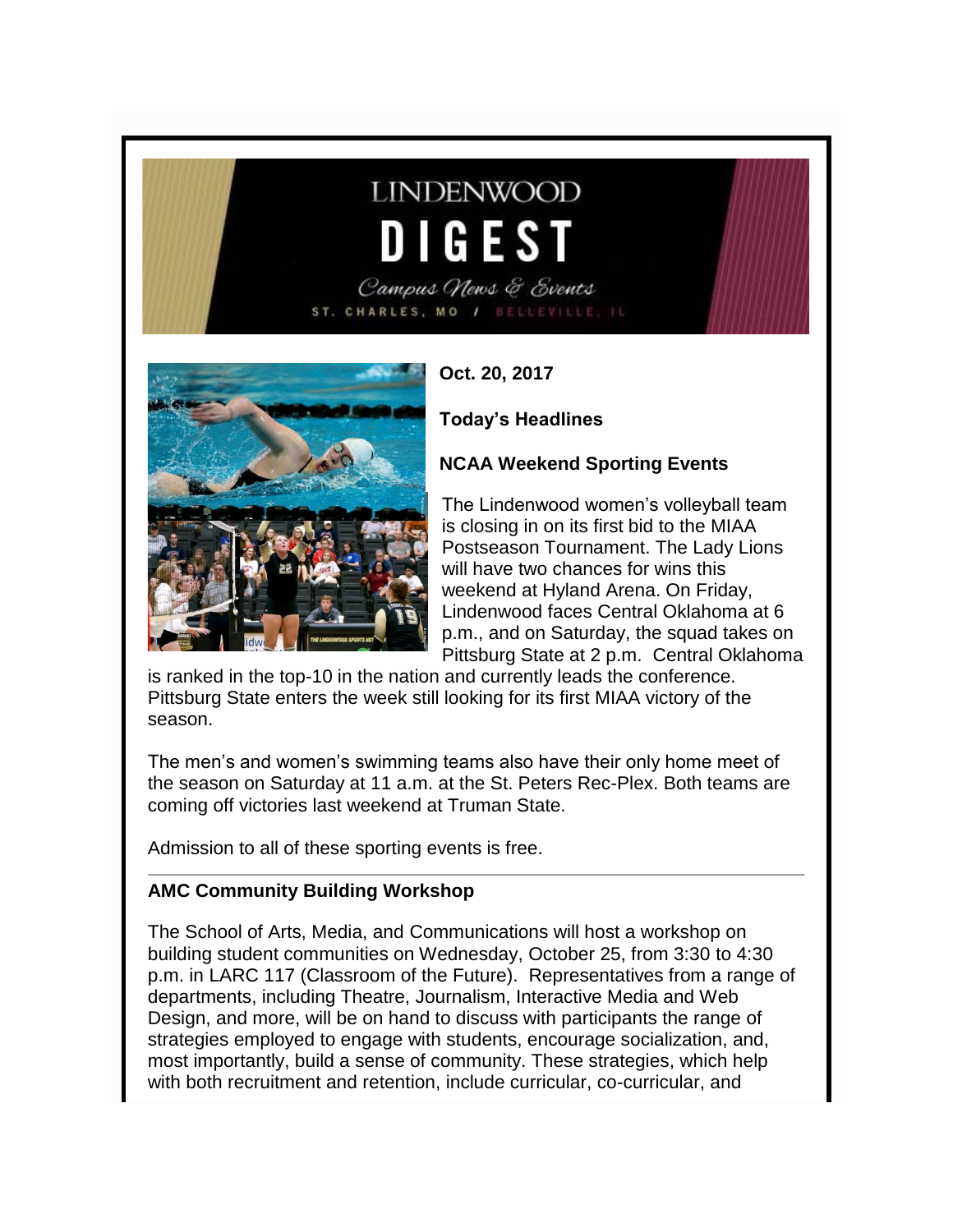extracurricular approaches that are variable and flexible enough to be applied to the different structures and needs of schools across campus.

For more information, please contact James Hutson at [jhutson@lindenwood.edu.](mailto:jhutson@lindenwood.edu)

#### **Student Research Conference Logo Competition**

The Student Research Conference task force is proud to announce a logo competition for our upcoming conference with a reward of \$150 for the winner. The Student Research Conference is a forum for students to display their scholarly and creative projects to Lindenwood students and faculty. The fifth annual conference will take place on Wednesday, April 18, 2018. Students' work will be featured in poster formats or as presentations in concurrent sessions. [Read more](http://felix.lindenwood.edu/newsletter/2017_10/logocompetition.pdf)

**HLC Fact of the Day: "HLC Assurance Argument: Subcomponent 5B2" (with specific focus on "Student Voice")**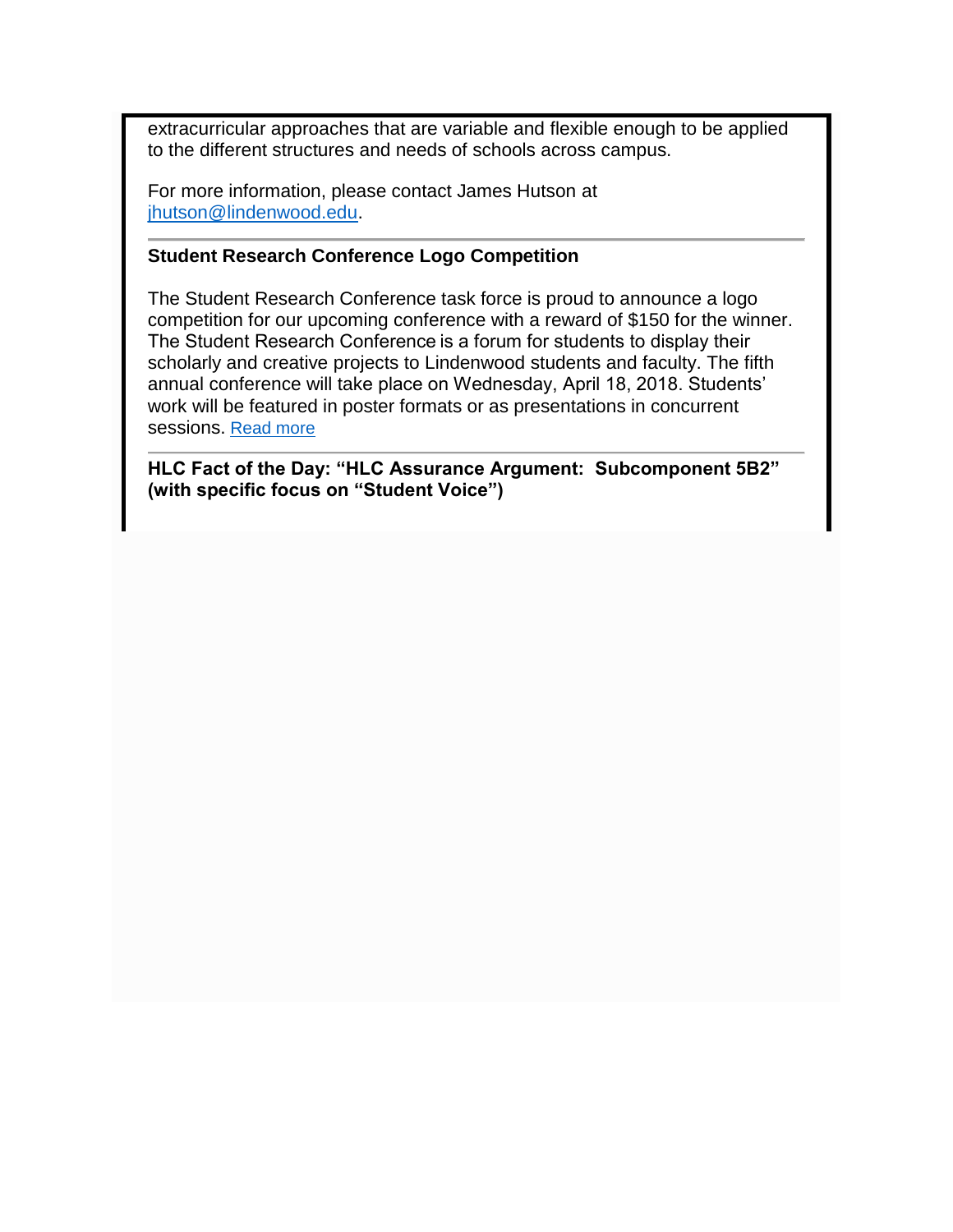Need a

In the HLC Criteria for Accreditation, Subcomponent 5B2 says:

*The institution has and employs policies and procedures to engage its internal constituencies—including its governing board, administration, faculty, staff, and students—in the institution's governance*.

In our Assurance Argument that has been submitted to HLC, and in support of the 5B2 standard, this is what we say

regarding "Student Voice": [Read more](http://felix.lindenwood.edu/newsletter/2017_10/fact_oct20.pdf)

#### **Assessment Tip of the Week: "Moving from an Accountability to a Continuous Improvement Mindset"**

(Guest-written by Geremy Carnes)

Assessment serves many purposes. One important purpose of assessment is accountability: demonstrating to all of the university's stakeholders—students, parents, accrediting bodies, employers, the public, and, of course, ourselves that we truly are providing students with the education that we aim to give



them. Even more important than accountability, however, is the improvement of student learning. If done effectively, assessment should allow us to make interventions and changes that will directly result in better student learning outcomes. [Read more](http://felix.lindenwood.edu/newsletter/2017_10/tip_oct20.pdf)

## **Faculty Meeting and Agenda**

There will be a full faculty meeting Oct. 26 in the Anheuser-Busch Leadership Room from 3:30 – 4:30 p.m. Please see [the agenda](http://felix.lindenwood.edu/newsletter/2017_10/facultyagenda.pdf) for more information.

## **Rec Center and Exercise Information**

Workout Cards

Do you need a workout but don't have anything planned? Stop by the Evans Commons Rec Center and grab one of our workout cards for a high quality and fast paced workout!

Group Exercise

Please see the revised fall 2017 [Group Exercise schedule](http://felix.lindenwood.edu/newsletter/2017_10/exercise.jpg) that will begin Oct. 23 and last for the rest of the semester.

**Smith Featured Speaker at Conference**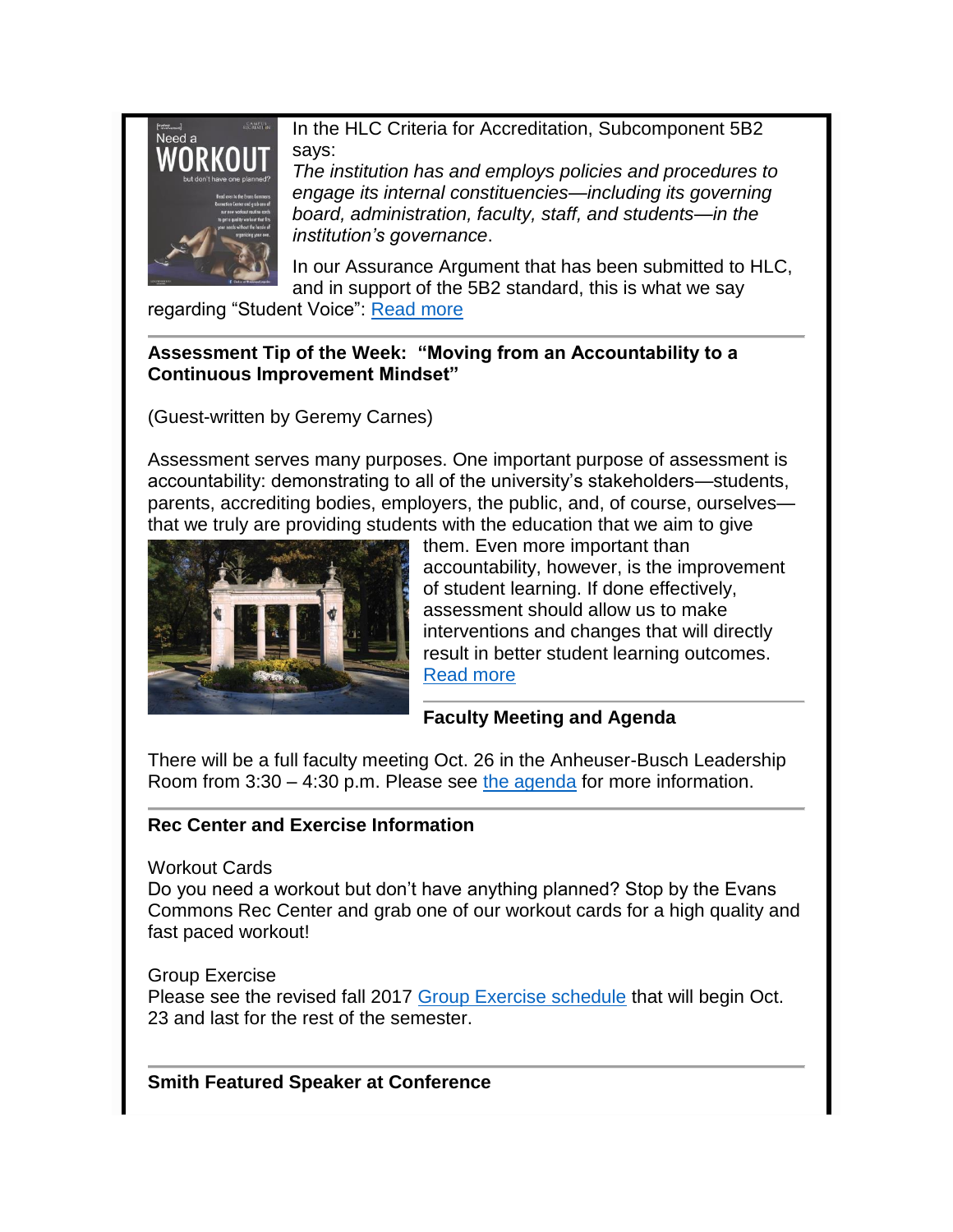

Dr. Mike Smith Lindenwood Adjunct in ADP IT was a featured speaker on New Trends in Information Management and Governance at the ARMA Live! Orlando 2017. The session was attended by over 350 conference attendees. He discussed trends that information professionals should be looking out for in the future? [Read more](http://felix.lindenwood.edu/newsletter/2017_10/smithspeaker.pdf)

#### **Lindenwood Alumna Named Counselor of the Year**

Congratulations to Lindenwood University alumna Kim Quain, as she was recently awarded the 2017 SEMO Counselor of the Year Award at the St. Louis American Foundation's Salute to Excellence in Education Scholarship and Awards Gala.

Quain received her School Counseling Certification from Lindenwood University. As a first-generation college student, Quain defied the odds and has dedicated her career to helping students achieve their personal and academic goals, much as she did. Beginning her 11th year as a college/career counselor at Hazelwood West High School, Quain has implemented several programs to bridge the gap between school and parents, resulting in a doubling of students receiving college scholarships. Quain had undoubtedly changed the lives of countless students and their families and wishes to serve in that role for as long as she can!

Lindenwood salutes Quain for her invaluable contributions, and dedication to the education and counseling field.



It's that time of year again! The Lindenwood Dark Carnival is right around the corner on Oct. 25! Mark your calendar, as this will be the best year ever: more booths, more food, great music, and great prizes!

Volunteer opportunities abound-please sign up at <http://www.lindenwood.edu/dark-carnival/volunteer-registration/>

We would love 100 percent department participation, and there will be winning prizes.

For information regarding volunteer opportunities please contact Cheryl Delaporta at [cdelaporta@lindenwood.edu.](mailto:cdelaporta@lindenwood.edu)

**Dark Carnival Road Closures**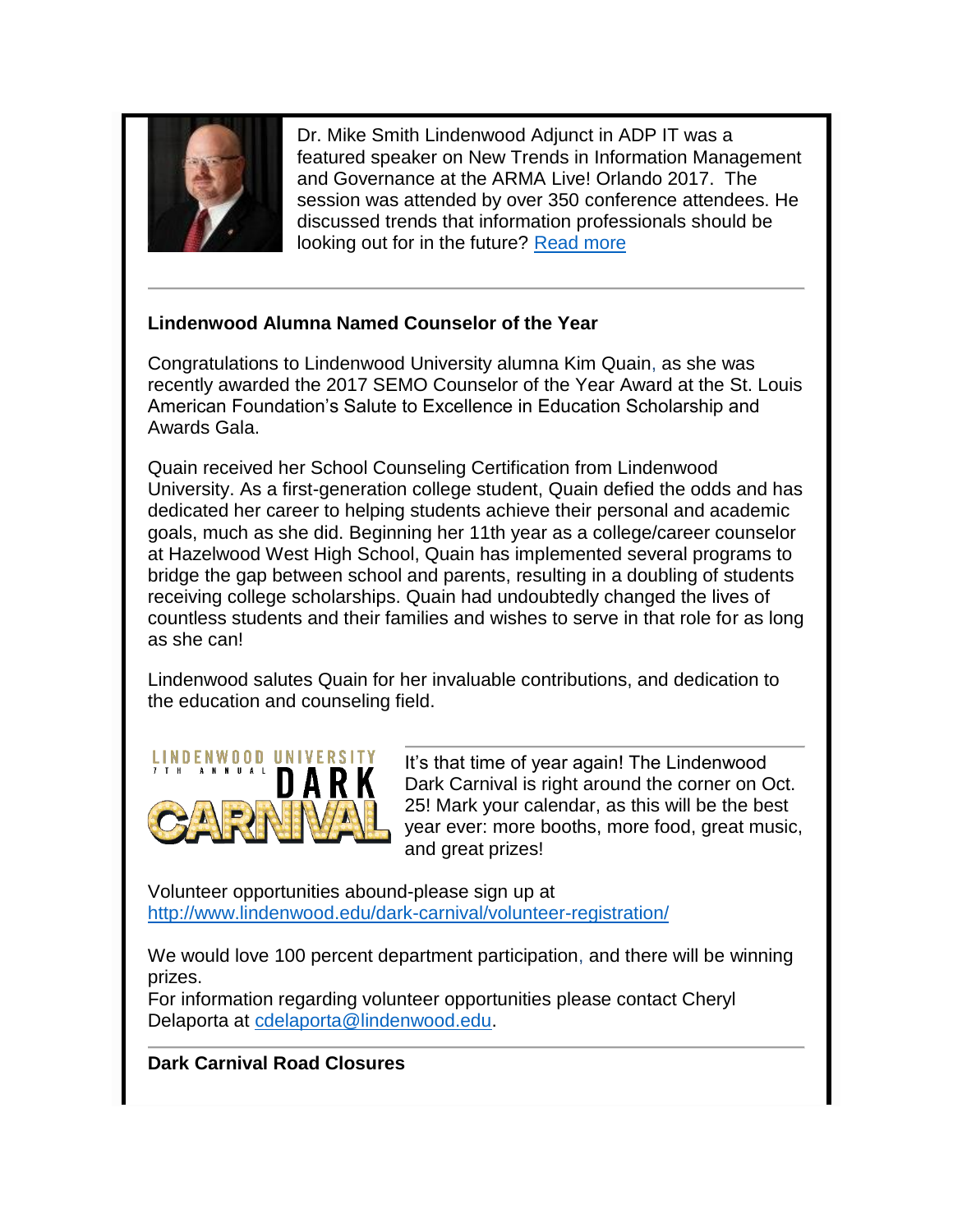

Dark Carnival is quickly approaching and will require Heritage Campus roads to be closed from 8 a.m. Tuesday, Oct. 24, to 11 a.m. Thursday, Oct, 26, as indicated on [the map.](http://felix.lindenwood.edu/newsletter/2017_10/darkcarnivalroadclosure.jpg)

Public Safety & Security have been advised and will begin blocking off parking spaces on Sunday night, Oct. 22. Please plan to use alternate routes when traveling through the Heritage side of the campus during these times.

Thank you for your patience during this time and enjoy

the Dark Carnival!

## **Fall Break Dining Hall Hours**

Please see the [flier](http://felix.lindenwood.edu/newsletter/2017_10/fallbreakhours2017.pdf) for dining hall, Starbucks, and Lion's Pride Market hours during fall break.

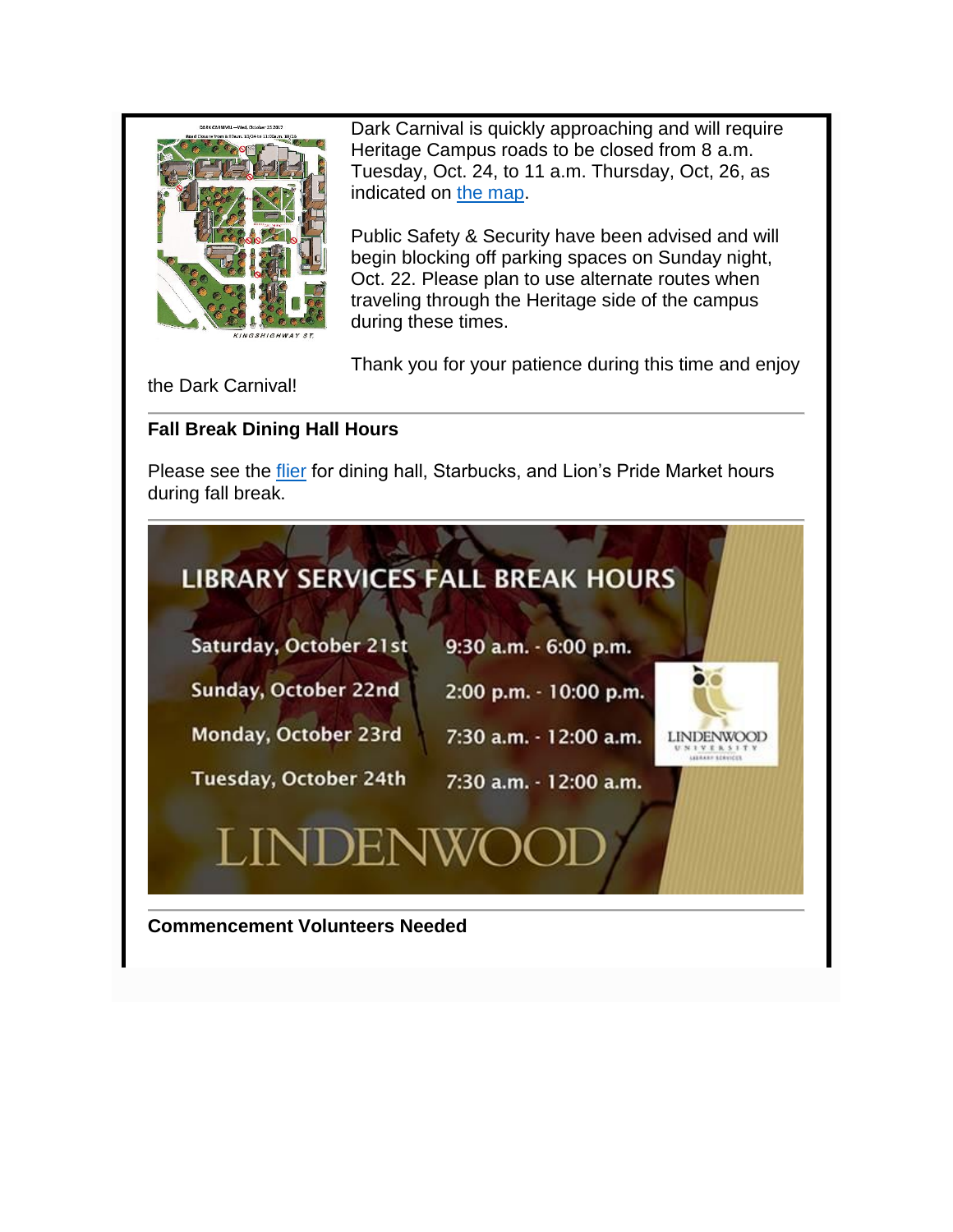

It's that time of year again, Academic Services is seeking staff members to volunteer to assist with December Commencement. It is an opportunity to earn a \$100 stipend and cheer on our graduates on this special occasion! This does not include staff that already have assigned duties each year, such as Academic Services, Maintenance,

Housekeeping, Security, or PR. Non-exempt staff members must receive approval from their supervisors. [Read more](http://felix.lindenwood.edu/newsletter/2017_10/commencementvolunteers.pdf)

#### **Parking on Watson Street Remains Restricted**

Due to a water project by the City of St. Charles northeast of the St. Charles campus, parking on Watson Street remains restricted until that portion of the project is completed. All students and employees are encouraged to give themselves extra time in the morning to find available parking. Nearby lots include the Roemer Hall and Harmon Hall lots and the parking lot of the Presbyterian Church at Sibley and Gamble Streets.

Updates will be posted when they become available.

## **Recent Editions**

- [Oct. 17, 2017](http://felix.lindenwood.edu/newsletter/digest/2017_10/2017_10_17.pdf)
- [Oct. 13, 2017](http://felix.lindenwood.edu/newsletter/digest/2017_10/2017_10_13.pdf)
- [Oct. 10, 2017](http://felix.lindenwood.edu/newsletter/digest/2017_10/2017_10_10.pdf)
- [Oct. 6, 2017](http://felix.lindenwood.edu/newsletter/digest/2017_10/2017_10_06.pdf)
- [Oct. 3, 2017](http://felix.lindenwood.edu/newsletter/digest/2017_10/2017_10_03.pdf)

## **Events and Deadlines**

- **Through November:** [Academic Technology Workshop Schedule](http://felix.lindenwood.edu/newsletter/2017_08/fall2017workshopcatalog.pdf)
- **Through November 12:** LU Art Faculty exhibition, Boyle Family Gallery
- **Oct. 25:** Faculty Workshop: Community Building, LARC 117, 3:30 p.m.
- **Oct. 25:** [Dark Carnival](http://www.lindenwood.edu/dark-carnival/) [Register to Volunteer here!](http://www.lindenwood.edu/dark-carnival/volunteer-registration/)
- **Oct. 27:** Dissertaion Defense: Erin M. Klepper,8 a.m., Roemer 219
- **Oct. 31: [Trick or Treat Event](http://www.lindenwood.edu/files/resources/trick-or-treat-flyer-final-attempt.pdf)**
- **Nov. 1:** [Graduate School Information Session](http://felix.lindenwood.edu/newsletter/2017_10/gradschool.pdf)
- **Nov. 3:** Dissertation Defense: Jenna Lee Sladek, 9 a.m., Roemer 210